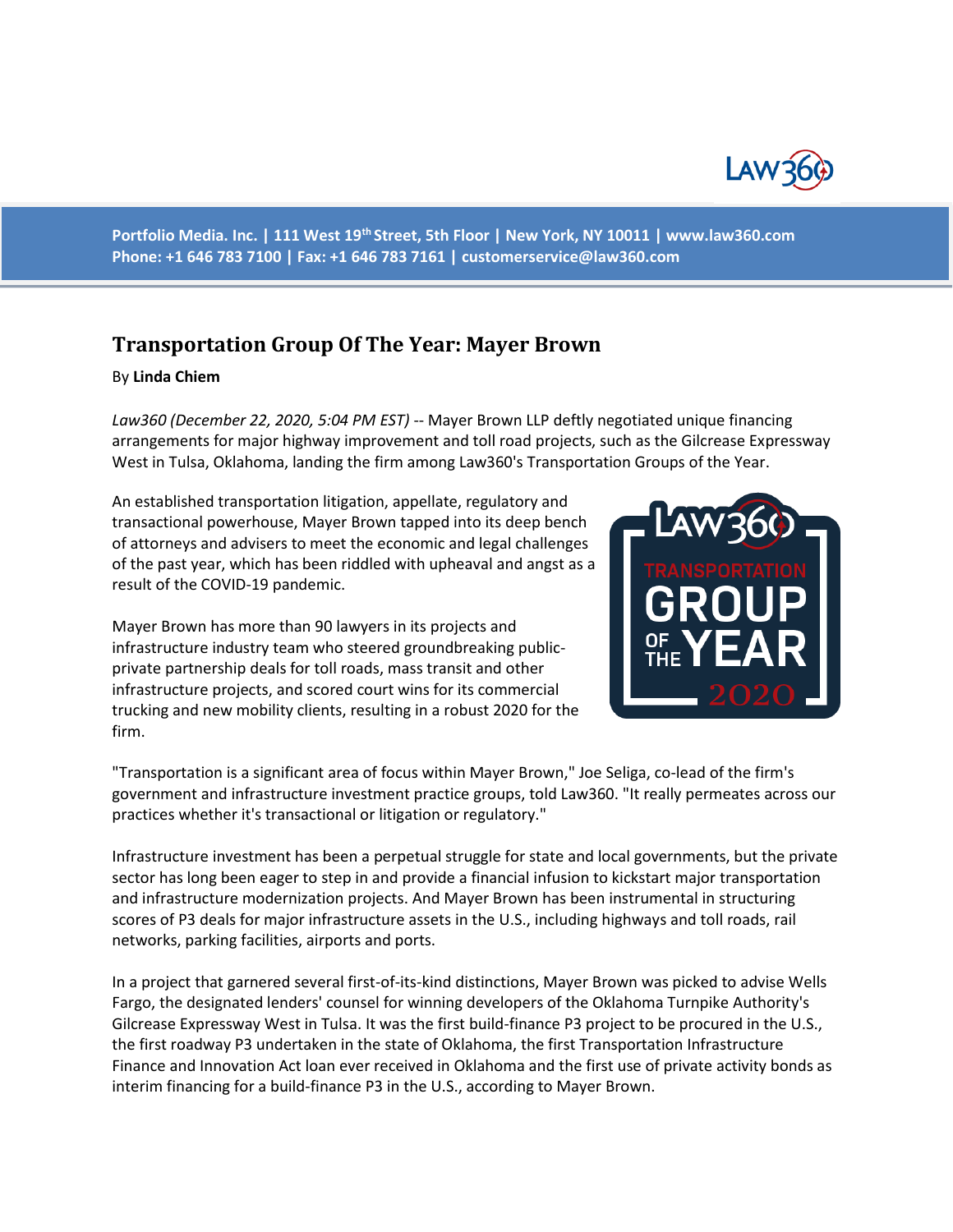"That financing was unique," Stephanie Wagner, a partner in the firm's government transactions and infrastructure investment practice groups, told Law360. "That's the first time that U.S. Department of Transportation private activity bonds were used on a build-finance like this."

The Gilcrease Expressway West is a five-mile, four-lane divided tollway that includes 22 bridges — two of which span the Arkansas River — four major interchanges, and a 10-foot-wide multi-use trail. The project involves a funding partnership between multiple levels of government — the Oklahoma Turnpike Authority, City of Tulsa, Tulsa County, Indian Nations Council of Governments, Oklahoma Department of Transportation, federal government and private investors — in what Mayer Brown described as a novel collaboration that is could serve as a model for similar future projects.

The U.S. DOT announced in May that it would provide an up to a \$120.1 million TIFIA loan for the Gilcrease Expressway, which "put the cherry on top" of the financing structure, Wagner said.

On the litigation front, Mayer Brown is representing the American Trucking Associations in its lawsuit challenging Rhode Island's controversial 2016 plan to install truck-only tolls on its highways to help fund bridge repairs. The ATA and commercial truckers claimed Rhode Island's tolling regime violated the U.S. Constitution's commerce clause by placing a disproportionate burden on out-of-state trucking.

In December 2019, Mayer Brown persuaded a First Circuit panel to reverse a district court's earlier decision dismissing the suit on grounds the Tax Injunction Act barred it from being brought in federal court. The First Circuit agreed with Mayer Brown and the ATA that tolls and other user fees aren't taxes that would be subject to the TIA's jurisdictional limits establishing that legal challenges to state taxes must play out in state court.

"This was really a path-breaking decision because we had always assumed — having practiced in this area of law for years — that tolls are fees," said Evan Tager, a partner in the firm's Supreme Court & Appellate and Class Action practices. "But it took going to the First Circuit and having them piece together all the law we could develop and agree with us that that's how it ought to be characterized for purposes of the Tax Injunction Act."

The case was sent back to the district court, which in July cleared the suit for trial after rejecting Rhode Island's claim that the Intermodal Surface Transportation Efficiency Act of 1991 constituted congressional authorization that shielded states' highway tolls from commerce clause challenges like the one brought by the trucking group.

And as the COVID-19 pandemic obliterated airline revenues in 2020, Mayer Brown played a role in helping airlines raise cash by borrowing against their frequent-flyer programs. Mayer Brown advised Goldman Sachs Lending Partners as the sole structuring agent and lead left arranger and bookrunner, and Goldman Sachs Bank, as administrative agent, on a \$6.8 billion financing for United Airlines.

It consisted of \$3.8 billion of senior secured high-yield bonds and \$3 billion of senior secured institutional term loans to MileagePlus Holdings and Mileage Plus Intellectual Property Assets, direct wholly owned subsidiaries with each of the loans and bonds secured by United's loyalty program, MileagePlus, and guaranteed by United and certain subsidiaries, according to Mayer Brown.

The firm described it as an innovative transaction that involved the contribution of intellectual property of the MileagePlus program to a newly formed offshore subsidiary that was structured to be bankruptcy